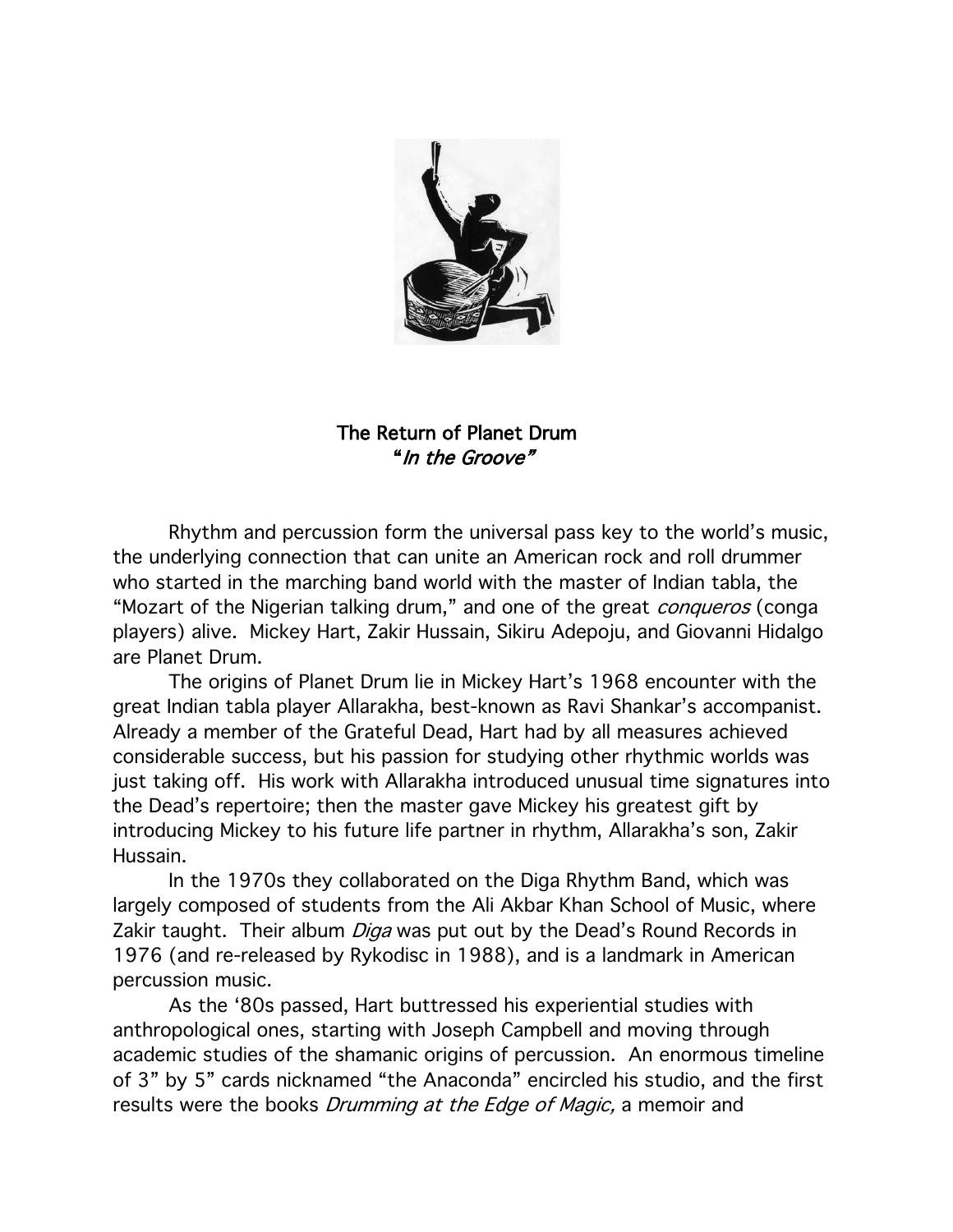manifesto, and then *Planet Drum*, a history and study of percussion and its applications.

The latter came accompanied by a recording of the same name, and it was extraordinary. Hart and Hussain gathered some of the greatest drummers alive, from the great Nigerian Babatunde Olatunji, Brazilian master Airto Moreira and vocalist Flora Purim, Sikiru Adepoju, and South Indian ghatam master T.H. "Vikku" Vinayakram. The album would earn the first-ever Grammy for World Music after spending 26 weeks at #1 on the *Billboard* charts, then sparked a triumphant nation-wide tour. A second Planet Drum tour was succeeded by the equally successful Global Drum Project.

In the years to come, Hart's interests covered multiple musical projects, including a collaboration with Dead lyricist Robert Hunter called Mystery Box, another with the members of Planet Drum called *Supralingua*, and a more rockoriented Mickey Hart Band. Having seen the healing value of percussion, both via shamanic tradition and modern drum circles, he joined the board of the Institute for Music and Neurologic Function where he worked with Dr. Oliver Sacks. Later, he would work closely with U.C. San Francisco neurological scientist Adam Gazzaley studying rhythm and brain wave function. Then he voyaged totally beyond Planet Earth to compose "Rhythms of the Universe," working with astrophysicist and Nobel Laureate George Smoot to transform radiation/light waves from the cosmos into sound.

In between, he filled out his time with a variety of post-Garcia Grateful Dead projects and remains a member of Dead and Company.

Planet Drum remained on his mind, though the combined travel schedules of the four of them made coming together to record and tour very difficult indeed. The pandemic began to close concert halls around the world, and Mickey gulped. "'What am I going to do? I'm going to go nuts.'" He asked himself, "What makes me happy? Of course, it's always something to do with rhythm. In this case I went to the source, to Planet Drum, a state of mind where rhythm is king. I made sure to have a solid dose of rhythm every freakin' day. I worked with a second engineer on the weekends – I could hardly let a day go by that I didn't bathe in the sound; it was my sanity… it was my everything."

Covid had also presented a gift to artists: time enough to create. Zakir in particular wasn't, as Mickey put it, "flying across the universe." "When people are in trouble," Mickey continued, "when they're threatened, they go to the things that really matter. We were going to the mountain, the very sweet spot of my world. I also thought there was a great need for this. Our world is out of rhythm, our culture has lost its groove. Rhythmic unity among cultures is what Planet Drum is about, and with the world in torment, it sends a powerful message of healing." In Sikiru's words, "Music speaks one language."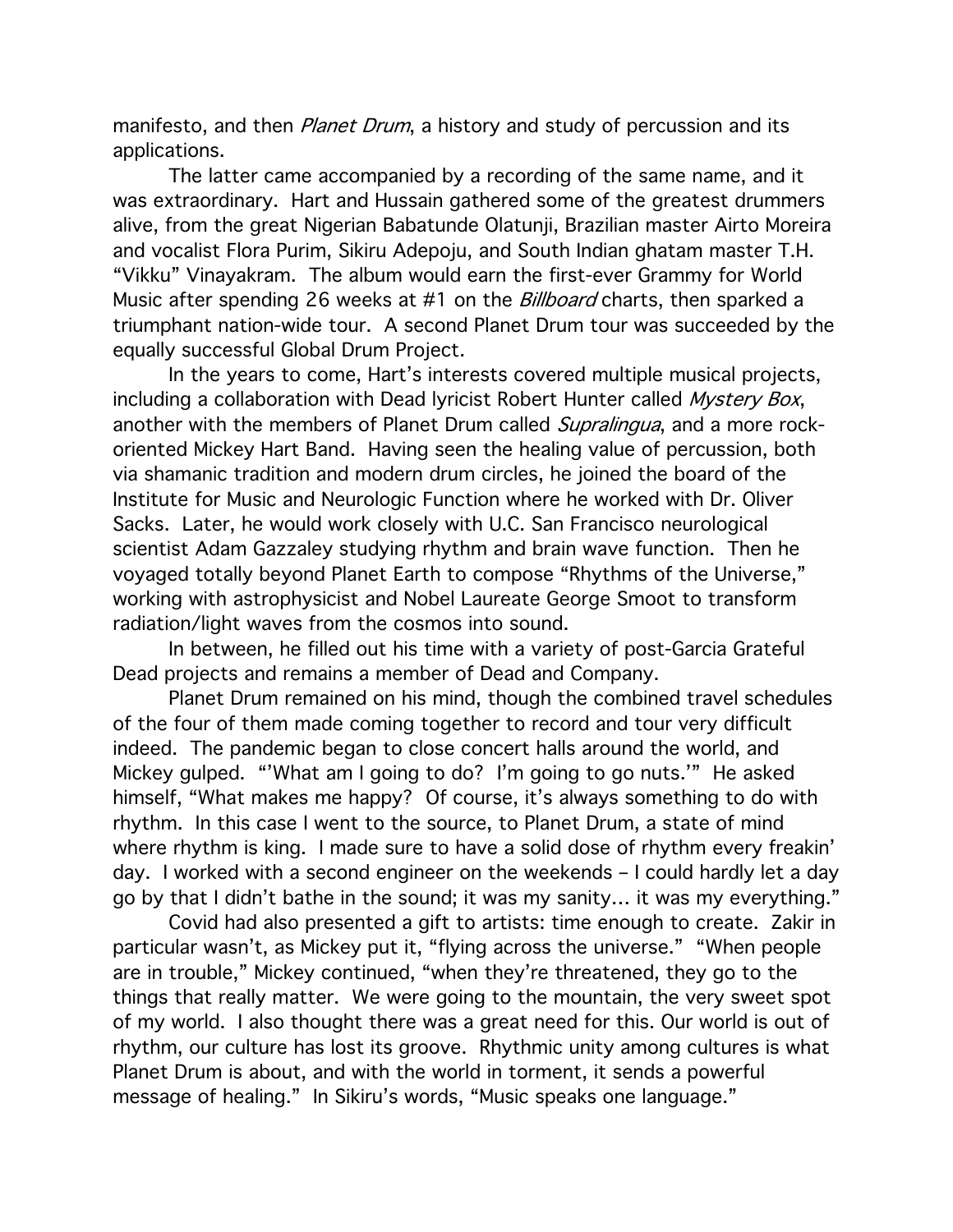Having played together pre-pandemic, their work became one of editing and spatial processing, what Hart called "a supreme effort at tuned percussion." Zakir added, "The digital processing allowed us to tune the instruments so that tabla, for instance, could become a melodic, arpeggiated instrument. The congas became a choir which harmonically supported the musical structure. And of course, Sikiru and Giovanni—you don't tell masters what to play. We'd give them an outline and say 'Make it smile,' and they would. The filigree work was put in by all four of us."

By the end, Mickey's genius gift for breaking deadlines, also known as "it's not done until it's done," allowed them to come together face to face at the conclusion of the process and play live together. As Zakir put it, "The original energy of Planet Drum that was there with all of us playing live was somewhat recreated, which added human warmth to the tracks."

"Jazz with a backbeat," Mickey remarked. "It's a dance album. It was always on my mind to do something with Zakir that made people dance, as opposed to just listen. But I thought it was time to dance, for Planet Drum to dance. This is celebratory. It has a spatial quality that none of the others have, and it has a backbeat, which makes you dance. I wanted to make a record for people to enjoy and come out of the viral load world of the last two years…this is a trance dance band. I kind of combined everything in this one—thanks to the updates of technology, we could work with space as well as the groove."

"It's a groove album," said Zakir. "Very little virtuoso soloing, but four of us in sync within the groove adds up to something incredible. It's a real challenge to do just enough in support of the groove, adding exclamation points, but never disturbing the groove atmosphere. It's a feel-good, jump up and down, tap-your-toes dance album. It also has a combined organic and electronic sonic experience that's very warm."

One reason for the warmth was their group response to catastrophe, namely a raging case of diabetes that began to steal Giovanni's fingers with amputations. The greatest *conguero* of his generation confronted the loss of his musical world and overcame pain and disability to reinvent his playing, creating a new stick and hand technique for the conga.

Three voices dot the album. Two are the voices of brilliant young singer/drummers from Benin, West Africa, named Melissa and Ophelia Hie. They lived in Paris, and since Zakir had a show in Berlin, he popped over to France on the way home and spent two days in the studio with them. "They gave a lot to the album," he remarked.

Finally, Planet Drum's 'father' was the late, great, Babatunde Olatunji, who passed away some years back. "Baba," as he was called, is the word in India for father, grandfather, and wise sage. Zakir thought he was all those things, a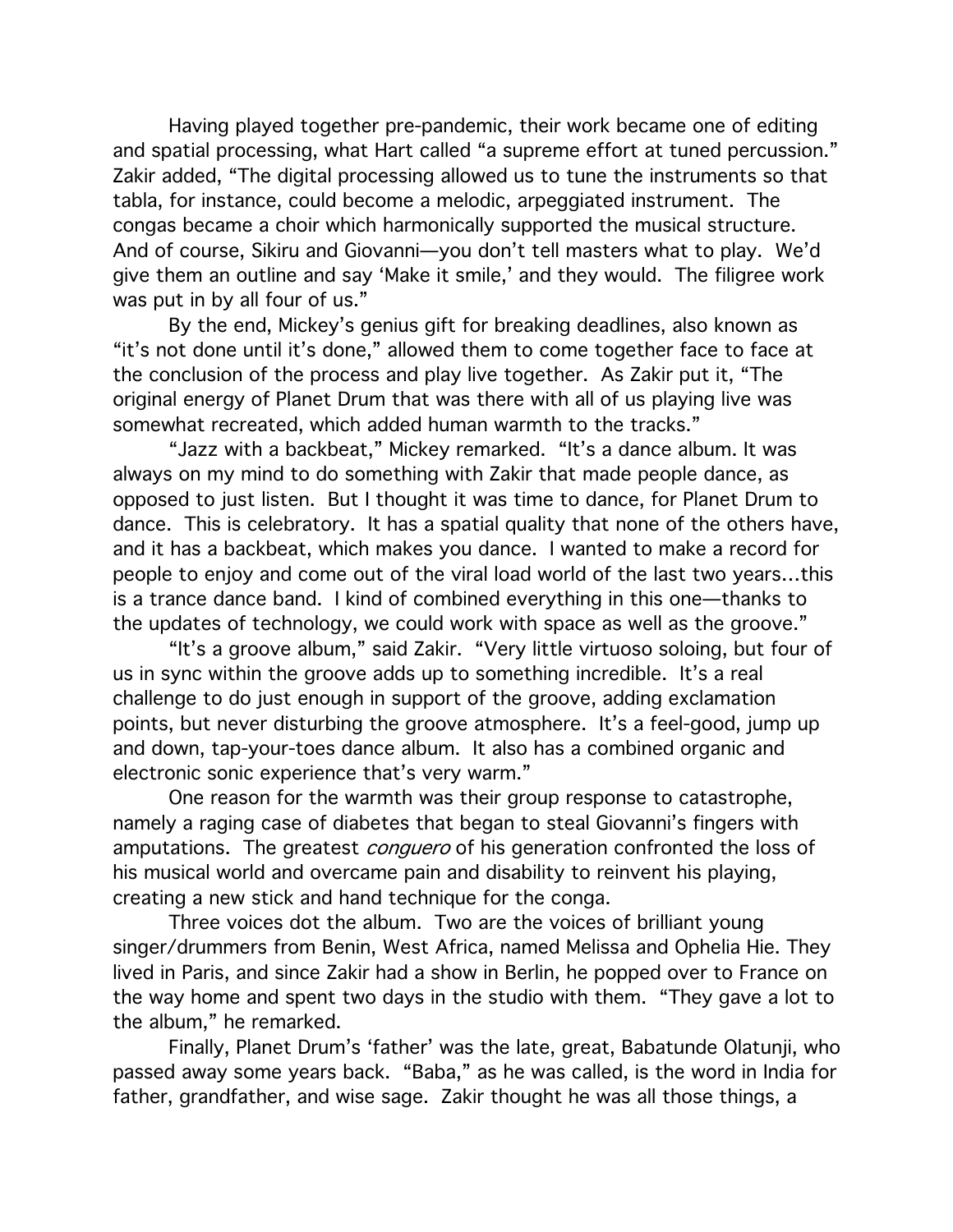human being but with "ocean like depth of knowledge and smarts." His voice, which Mickey recorded in 1995 for the *Mystery Box* sessions, gives *In the* Groove a benediction and a blessing. Planet Drum rolls on.

Mickey Hart: Born in Brooklyn and raised on Long Island, Hart was the son of champion marching band drummers; he was born to drum. After high school, he played in Air Force marching bands before landing in the San Francisco Bay Area where one day he met Bill Kreutzmann of the Grateful Dead. Soon the band had two drummers. He began his life-long study of various world percussion traditions with the legendary Allarakha, whose work with Ravi Shankar redefined the place of tabla in Indian classical music. He began a solo recording career, often in partnership with Allarakha's son Zakir Hussain, while simultaneously taking on serious research on the history and anthropology of percussion. His studies led to a number of books, including *Drumming at the* Edge of Magic and Planet Drum, also the name of a band and hit CD which earned the first World Music Grammy.

Zakir Hussain: The pre-eminent classical tabla virtuoso of our time, Zakir Hussain is appreciated both in the field of percussion and in the music world at large as an international phenomenon. A national treasure in his native India, he is one of the world's most esteemed and influential musicians, renowned for his genre-defying collaborations in groups like Shakti, Masters of Percussion, the Diga Rhythm Band, Planet Drum, Tabla Beat Science, Sangam with Charles Lloyd and Eric Harland, in trio with Bela Fleck and Edgar Meyer and, most recently, with Herbie Hancock. As a composer, he has scored music for numerous feature films, major events and productions and has created three concertos. He has taught at Stanford, Princeton, and U.C. Berkeley. On January 15, 2018, HarperCollins India released Zakir's long-awaited oral memoir, (available on Amazon), A Life in Music, by Nasreen Munni Kabir, the distinguished British television producer, director, and author.

Sikiru Adepoju: Born in Nigeria to a family so firmly ensconsed in music that his father's first name meant "descended from drummers," Sikiru was still in his teens when he began touring and recording with the Inter-Reformers Band, led by one of the true pioneers of Afro-Beat, Nigerian Juju artist Chief Commander Ebenezer Obey. He came to the U.S. in 1985 to play with O. J. Ekemode's Nigerian All-Stars, and soon after connected with Babatunde Olatunji and became an essential member of his Drums of Passion. Knowing Olatunji